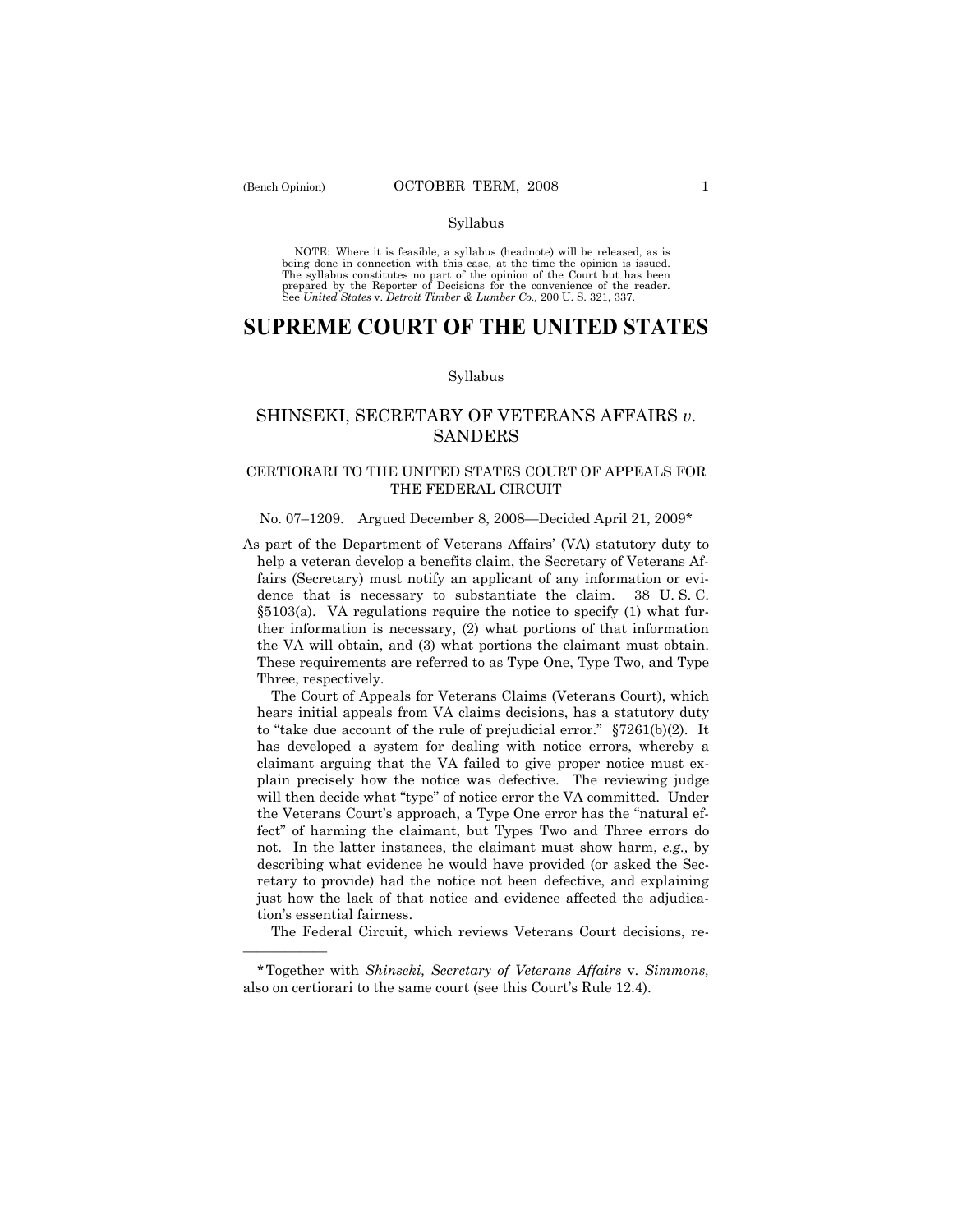jected the Veterans Court's approach and set forth its own framework for determining whether a notice error is harmless. When the VA provides a claimant with a notice that is deficient in *any* respect, the framework requires the Veterans Court to presume that the error is prejudicial and requires reversal unless the VA can demonstrate (1) that the defect was cured by the claimant's actual knowledge or (2) that benefits could not have been awarded as a matter of law. The Federal Circuit applied its framework in both of the present cases.

 In respondent Sanders' case, the VA denied disability benefits on the ground that Sanders' disability, blindness in his right eye, was not related to his military service. Sanders argued to the Veterans Court that the VA had made notice errors Type Two and Type Three when it informed him what further information was necessary, but failed to tell him which portions of that information the Secretary would provide and which portions he would have to provide. The Veterans Court held these notice errors harmless, but the Federal Circuit reversed, ruling that the VA had not made the necessary claimant-knowledge or benefits-ineligibilty showing required by the Federal Circuit's framework.

 The VA also denied benefits in respondent Simmons' case after finding that her left-ear hearing loss, while service connected, was not severe enough to warrant compensation. Simmons argued to the Veterans Court, *inter alia,* that the VA had made a Type One notice error by failing to notify her of the information necessary to show worsening of her hearing. The court agreed, finding the error prejudicial. Noting that a Type One notice error has the "natural effect" of producing prejudice, the Veterans Court added that its review of the record convinced it that Simmons did not have actual knowledge of what evidence was necessary to substantiate her claim and, had the VA told her more specifically what additional information was needed, she might have obtained that evidence. The Federal Circuit affirmed.

### *Held:*

 1. The Federal Circuit's harmless-error framework conflicts with §7261(b)(2)'s requirement that the Veterans Court take "due account of the rule of prejudicial error." Pp. 8–15.

(a) That  $$7261(b)(2)$  requires the same sort of "harmless-error" rule as is ordinarily applied in civil cases is shown by the statutory words "take due account" and "prejudicial error." Congress used the same words in the Administrative Procedure Act (APA), 5 U. S. C. §706, which is an " 'administrative law . . . harmless error rule,' " *National Assn. of Home Builders* v. *Defenders of Wildlife*, 551 U. S. 644, . Legislative history confirms that Congress intended  $$7261(b)(2)$ to incorporate the APA's approach. Pp. 8–9.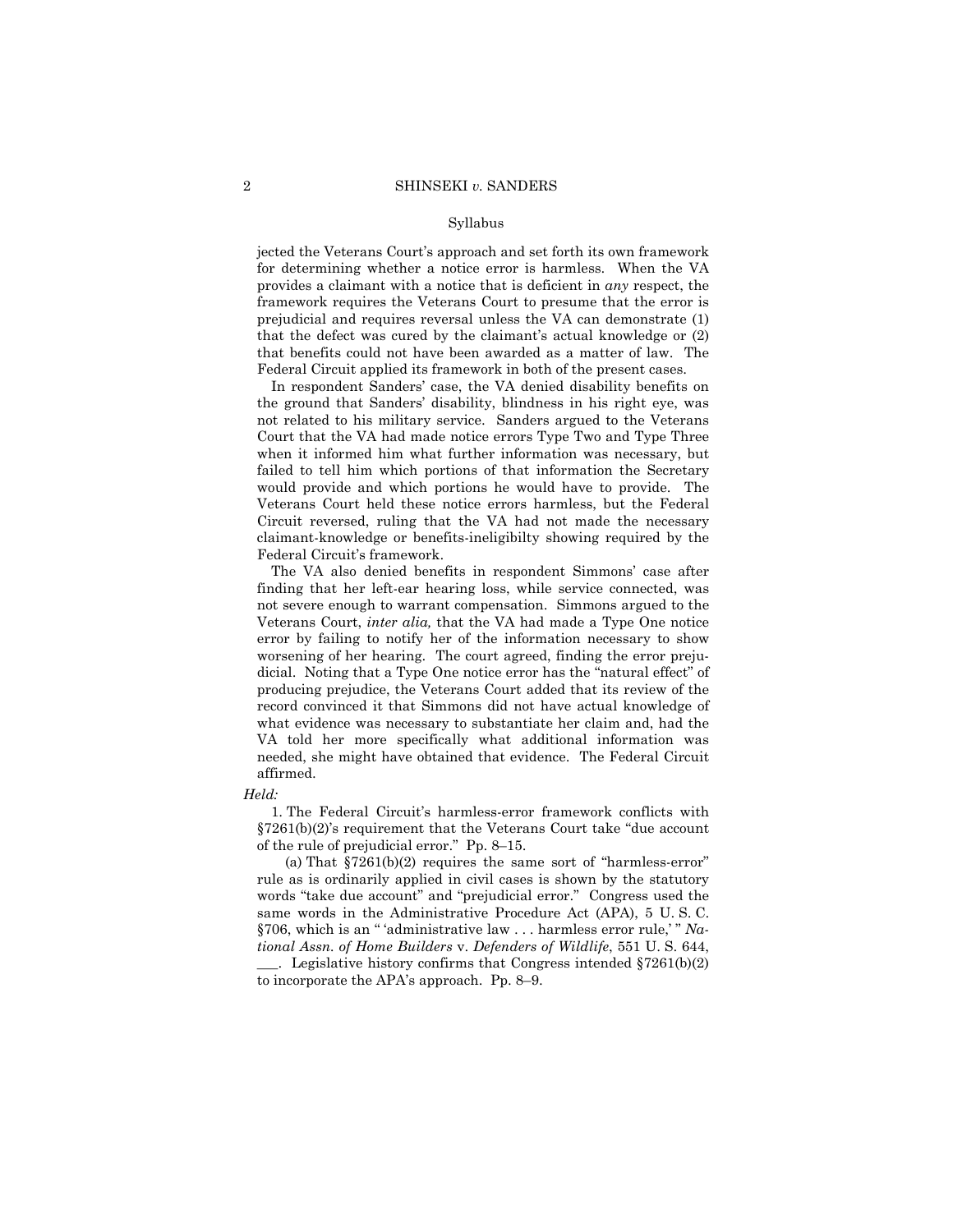(b) Three related features, taken together, demonstrate that the Federal Circuit's framework mandates an approach to harmless error that differs significantly from the one normally taken in civil cases. First, the framework is too complex and rigid: In every case involving any type of notice error, the Veterans Court *must* find the error harmful unless the VA demonstrates the claimant's actual knowledge curing the defect or his ineligibility for benefits as a matter of law. An error's harmlessness should not be determined through the use of mandatory presumptions and rigid rules, but through the casespecific application of judgment, based upon examination of the record. See *Kotteakos* v. *United States*, 328 U. S. 750, 760. Second, the framework imposes an unreasonable evidentiary burden on the VA, requiring the Secretary to demonstrate, *e.g.,* a claimant's state of mind about what he knew or the nonexistence of evidence that might significantly help the claimant. Third, the framework requires the VA, not the claimant, to explain why the error is harmless. The burden of showing harmfulness is normally on the party attacking an agency's determination. See, *e.g.*, *Palmer* v. *Hoffman*, 318 U. S. 109, 116. This Court has placed the burden on the Government only when the underlying matter was criminal. See, *e.g., Kotteakos, supra*, at 760. The good reasons for this rule do not apply in the ordinary civil case. Pp. 9–13.

 (c) The foregoing analysis is subject to two important qualifications. First, the Court need not, and does not, decide the lawfulness of the Veterans Court's reliance on the "natural effects" of certain kinds of notice errors. Second, although Congress' special solicitude for veterans might lead a reviewing court to consider harmful in a veteran's case error that it might consider harmless in other cases, that is not at issue, and need not be decided here. Pp. 13–15.

 2. In Sanders' case, a review of the record demonstrates that the Veterans Court lawfully found the notice errors harmless. The VA's Types Two and Three notice errors did not matter, given that Sanders has pursued his claim for many years and should be aware of why he has been unable to show that his disability is service connected. Sanders has not told the reviewing courts what additional evidence proper notice would have led him to obtain or seek and has not explained how the notice errors could have made any difference.

 In Simmons' case, some features of the record suggest that the VA's Type One error was harmless, *e.g.,* that she has long sought benefits and has a long history of medical examinations. But other features, *e.g.*, that her left-ear hearing loss was concededly service connected and has continuously deteriorated over time, suggest the opposite. Given the uncertainties, the Veterans Court should decide whether reconsideration is necessary. Pp. 15–17.